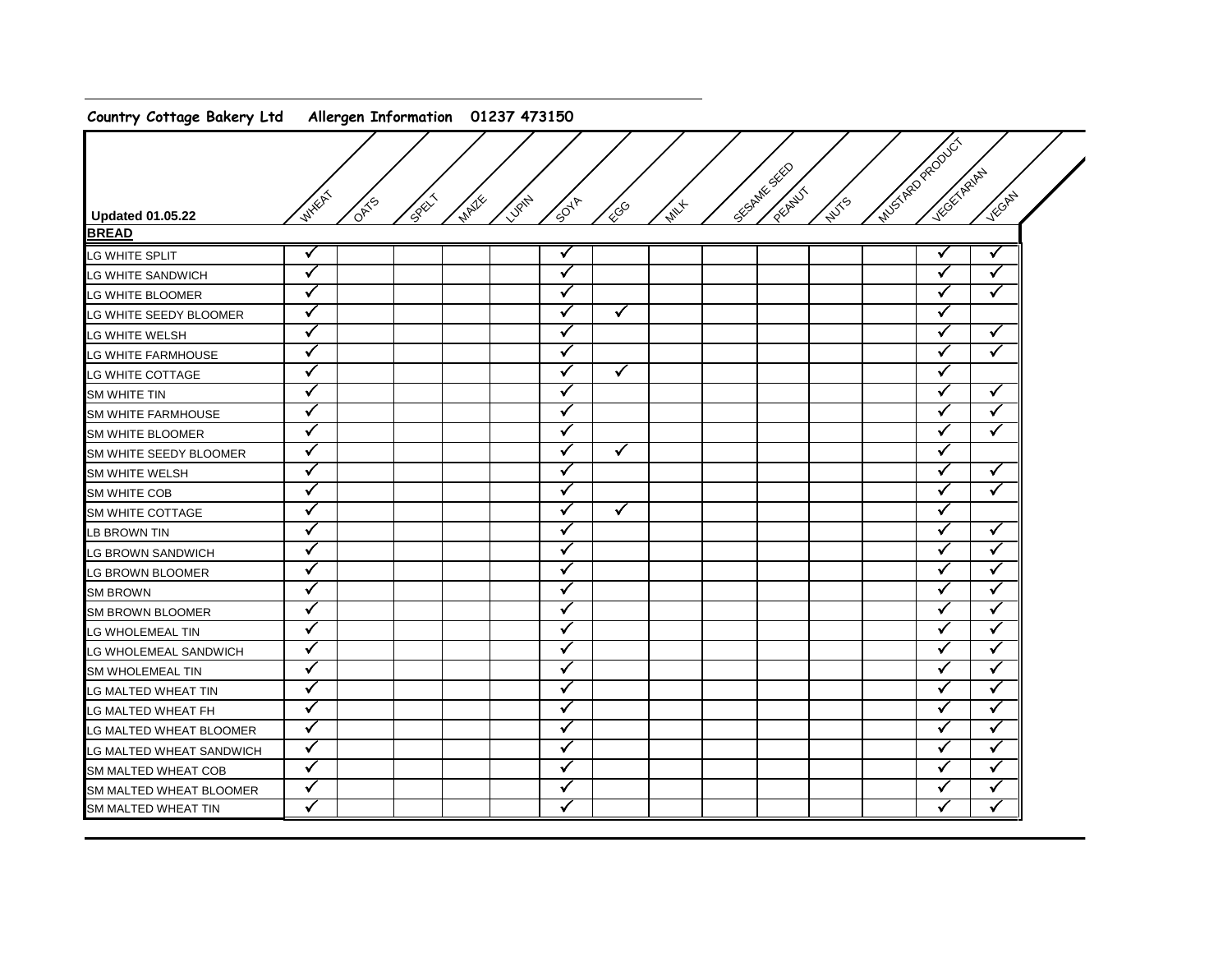| <b>Updated 01.05.22</b>        | <b>WHEAT</b>             | ORTS | CREW | <b>MAILE</b> | LUPITY | 5047   | ECG                  | $\overline{\psi}_{\mathscr{U}_{\mathcal{F}}}$ | <b>SECRITE SEE</b> | PEEPLY | <b>NUTS</b> |    | interpretacional<br>YE GET ASIAN | VECAN |  |
|--------------------------------|--------------------------|------|------|--------------|--------|--------|----------------------|-----------------------------------------------|--------------------|--------|-------------|----|----------------------------------|-------|--|
| <b>LG NUTTY</b>                | v                        |      |      |              |        | v      | $\ddot{\phantom{1}}$ |                                               |                    |        |             |    | v                                |       |  |
| <b>SM NUTTY</b>                | v                        |      |      |              |        | v      | v                    |                                               |                    |        |             |    | ✔                                |       |  |
| <b>CORN BREAD</b>              | √                        |      |      | ✔            |        | v      |                      |                                               |                    |        |             | ิ์ | ✔                                |       |  |
| SMALL MULTI SEED FARMHOUSE     | v                        | 丷    |      | v            |        |        | $\checkmark$         |                                               |                    |        |             |    | w                                |       |  |
| LARGE MULTI SEED BLOOMER       | ✔                        | 丷    |      | v            |        | $\sim$ | v                    |                                               |                    |        |             |    |                                  |       |  |
| <b>SOUR DOUGH BREAD</b>        | √                        |      |      |              |        |        |                      |                                               |                    |        |             |    | $\ddot{}$                        | v     |  |
| <b>WALNUT BREAD</b>            | ✔                        |      |      |              |        | √      |                      | ✔                                             |                    |        | ✔           |    | w                                |       |  |
| <b>SPELT &amp; HONEY BREAD</b> |                          |      | √    |              | ✔      |        |                      |                                               | v                  |        |             |    | M                                | v     |  |
| TIGER                          | $\overline{\phantom{a}}$ |      |      |              |        |        |                      |                                               |                    |        |             |    |                                  |       |  |
| ONION & CHEESE BREAD           | ✔                        |      |      |              |        |        |                      |                                               |                    |        |             |    |                                  |       |  |
| HARVEST FESTIVAL LOAF          | M                        |      |      |              |        |        |                      |                                               |                    |        |             |    |                                  |       |  |
| FOCCACIA BREAD WITH CHEESE     | √                        |      |      |              |        |        |                      |                                               |                    |        |             |    |                                  |       |  |
| FOCCACIA BREAD WITHOUT CHEES   | ✔                        |      |      |              |        |        |                      |                                               |                    |        |             |    |                                  |       |  |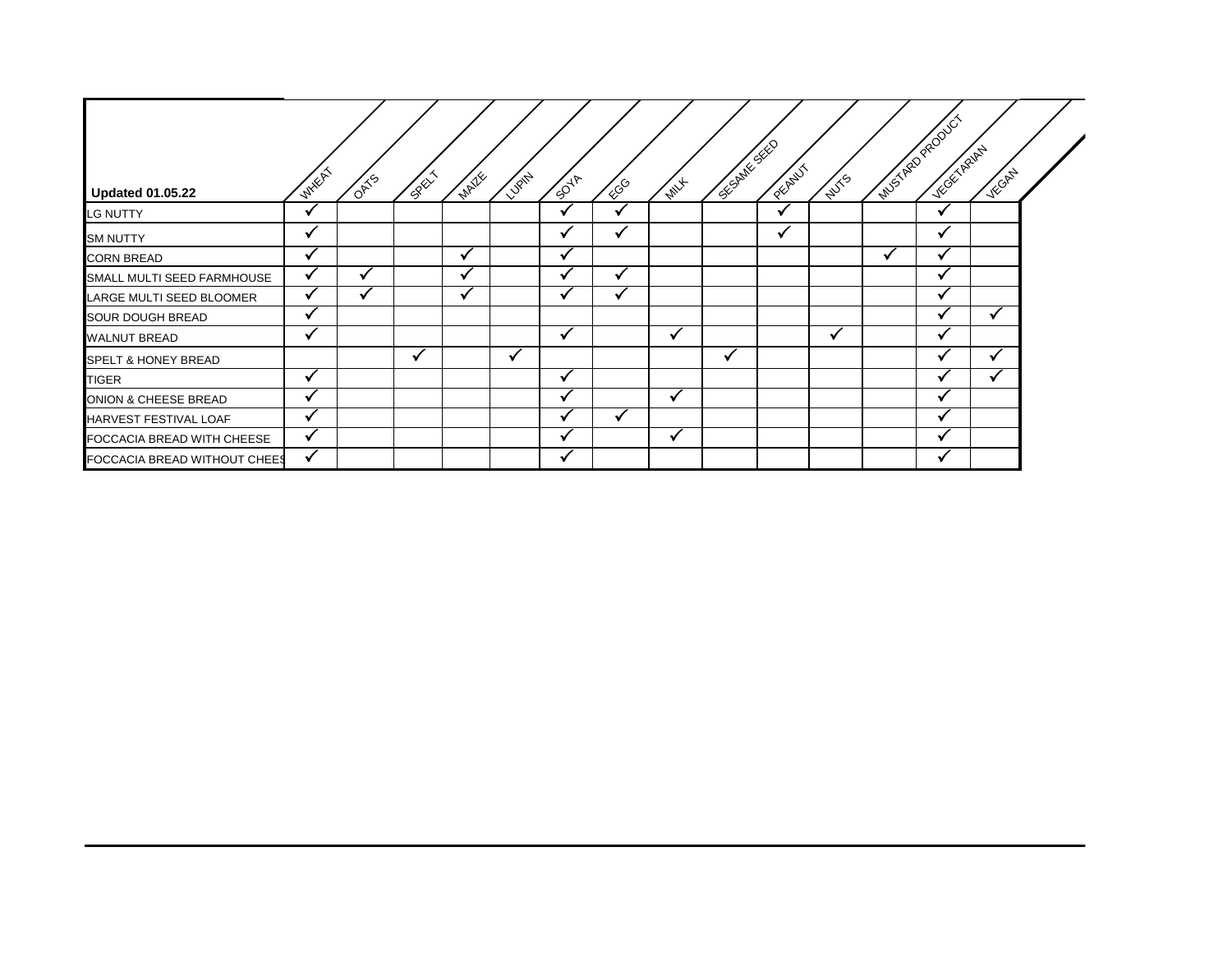|                                 | <b>WHEAT</b> |              |       |                               |              |      |             | SC-SMITTE SEED | <b>PECANI</b> |             | IMUSTARD PRODUCT | YEGETARIAN | VECAN        |
|---------------------------------|--------------|--------------|-------|-------------------------------|--------------|------|-------------|----------------|---------------|-------------|------------------|------------|--------------|
| <b>Updated 01.05.22</b>         |              | <b>OATS</b>  | SRELY | <b>MAILE</b><br><b>LURITY</b> | 5047         | FCGG | <b>MILL</b> |                |               | <b>NUTS</b> |                  |            |              |
| <b>Rolls</b>                    |              |              |       |                               |              |      |             |                |               |             |                  |            |              |
| <b>MALTED WHEAT ROLL PACK 4</b> | $\checkmark$ |              |       |                               |              |      |             |                |               |             |                  |            |              |
| MALTED WHEAT BAPS PACK 4        | $\checkmark$ |              |       |                               | $\checkmark$ |      |             |                |               |             |                  | √          | $\checkmark$ |
| LG MALTED WHEAT COTTAGE         | $\checkmark$ |              |       |                               |              |      |             |                |               |             |                  | V          | $\checkmark$ |
| MW VIENNA ROLL                  | $\checkmark$ |              |       |                               |              |      |             |                |               |             |                  | √          |              |
| <b>MALTED WHEAT BATON</b>       | $\checkmark$ |              |       |                               |              |      |             |                |               |             |                  |            | $\checkmark$ |
| LG MALTED WHEAT BAP             | $\checkmark$ |              |       |                               |              |      |             |                |               |             |                  |            | $\checkmark$ |
| LG WHOLEMEAL BAP                | $\checkmark$ |              |       |                               |              |      |             |                |               |             |                  | √          |              |
| WHOLEMEAL ROLL PACK 4           |              | $\checkmark$ |       |                               |              |      |             |                |               |             |                  |            |              |
| <b>BROWN BAP PACK 4</b>         | $\checkmark$ |              |       |                               |              |      |             |                |               |             |                  |            | √            |
| BROWN COTTAGE ROLL PACK 4       | $\checkmark$ |              |       |                               |              |      |             |                |               |             |                  |            | $\checkmark$ |
| BROWN MINI FINGER ROLL          | $\checkmark$ |              |       |                               |              |      |             |                |               |             |                  | v          | $\mathbf{v}$ |
| <b>BROWN MINI ROLLS</b>         | $\checkmark$ |              |       |                               |              |      |             |                |               |             |                  | v          | M            |
| WHITE COTTAGE ROLL PACK 4       | √            |              |       |                               |              |      |             |                |               |             |                  |            |              |
| LG WHITE COTTAGE ROLL           | √            |              |       |                               |              |      |             |                |               |             |                  |            |              |
| WHITE HOT DOG ROLL PACK 4       |              |              |       |                               |              |      |             |                |               |             |                  |            |              |
| WHITE CRUSTY ROLL               |              |              |       |                               |              |      |             |                |               |             |                  |            |              |
| WHITE CUTROUND PACK 4           |              |              |       |                               |              |      |             |                |               |             |                  |            |              |
| WHITE BAP PACK 4                | $\checkmark$ |              |       |                               | $\checkmark$ |      |             |                |               |             |                  |            | $\checkmark$ |
| WHITE BAP PACK 6                | ✓            |              |       |                               |              |      |             |                |               |             |                  | ✓          | ✓            |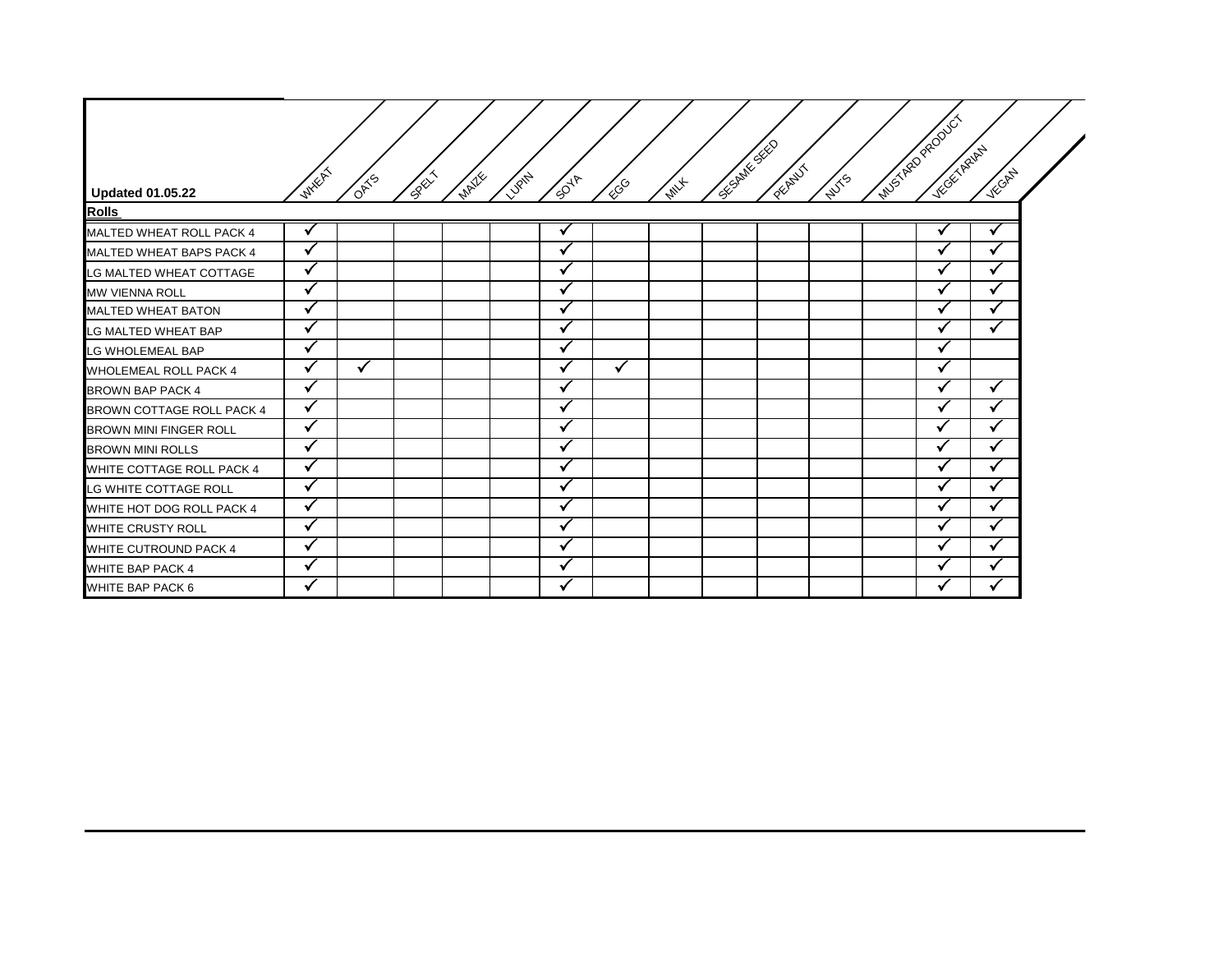| <b>Updated 01.05.22</b>          | WHEAT                | <b>OATS</b> | <b>CREW</b> | MAZIE | LUBITAL | $\mathcal{P}^{\mathcal{A}^{\mathcal{P}}}$ | ECG          | <b>MILL</b> | SECRITE SEC | PECANILI | <b>NUTS</b> | Muschel Road Ct | Victor Ruhy  | Vicchel |
|----------------------------------|----------------------|-------------|-------------|-------|---------|-------------------------------------------|--------------|-------------|-------------|----------|-------------|-----------------|--------------|---------|
| WHITE CHEESE BAP PACK 4          |                      |             |             |       |         | √                                         | $\mathbf{v}$ |             |             |          |             |                 | $\checkmark$ |         |
| <b>LARGE WHITE BAP</b>           | $\checkmark$         |             |             |       |         |                                           |              |             |             |          |             |                 |              | ✓       |
| WHITE SESAME BAP PACK 4          | $\ddot{\phantom{1}}$ |             |             |       |         |                                           | v            |             | ✓           |          |             |                 | v            |         |
| WHITE SEEDY KNOT PACK 4          | $\checkmark$         |             |             |       |         |                                           |              |             |             |          |             |                 | $\checkmark$ |         |
| WHITE SEEDY VIENNA               | $\mathbf{v}$         |             |             |       |         |                                           |              |             |             |          |             |                 |              |         |
| <b>WHITE BATON</b>               | $\sim$               |             |             |       |         | $\ddot{\phantom{1}}$                      |              |             |             |          |             |                 |              |         |
| <b>MALTED WHEAT FRENCH STICK</b> | M                    |             |             |       |         |                                           |              |             |             |          |             |                 |              |         |
| WHITE FRENCH STICK               | $\checkmark$         |             |             |       |         |                                           |              |             |             |          |             |                 |              |         |
| FINGER ROLL PACK 4               | $\checkmark$         |             |             |       |         | v                                         |              |             |             |          |             |                 | √            |         |
| WHITE MINI ROLLS PACK 15         |                      |             |             |       |         |                                           |              |             |             |          |             |                 |              |         |
| SUNFLOWER ROLLS PACK 4           | $\mathbf{v}$         |             |             |       |         |                                           | √            |             |             |          |             |                 |              |         |
| <b>CROISSANTS</b>                |                      |             |             |       |         |                                           |              |             |             |          |             |                 |              |         |
| RUSTIC MULTI SEED PACK 2         |                      |             |             |       |         |                                           |              |             |             |          |             |                 |              |         |
| MINI MULTI-SEED ROLLS PK 15      | V                    | ✔           |             | √     |         | M                                         |              |             |             |          |             |                 | ✔            |         |
| TIGER ROLLS PACK 2               |                      |             |             |       |         |                                           |              |             |             |          |             |                 |              | ✓       |
| <b>CORN CRUSTY ROLL</b>          | $\mathbf{v}$         |             |             |       |         |                                           |              |             |             |          |             |                 |              | ✓       |
| SEEDY BREAD WHEEL                | $\checkmark$         |             |             |       |         | v                                         | ✔            |             | ✓           |          |             |                 | v            |         |
| <b>BRIOCHE BAPS PK30</b>         |                      |             |             |       |         |                                           |              |             |             |          |             |                 |              |         |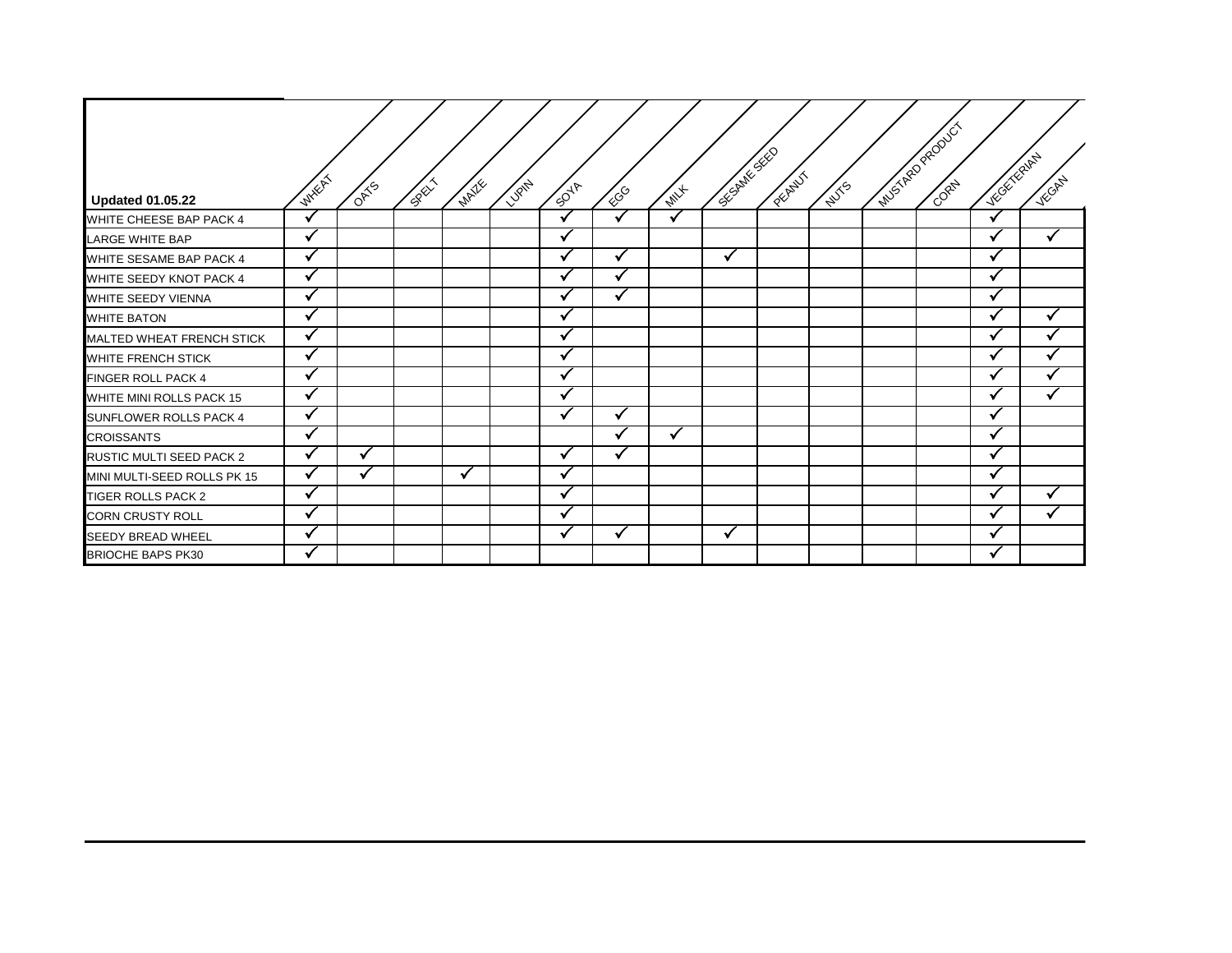| <b>Updated 01.05.22</b>            | <b>WHEAT</b> | <b>OATS</b> | <b>SREAM</b> | <b>MATE</b> | <b>VIOLT</b> | $\tilde{g}^{\tilde{Q}^{\tilde{\Psi}}}$ | ECG          | <b>MILL</b>  | SE-SMITH SEED | PECANIL | <b>WISS</b> | MUSTAR PRODUCT<br>SUPPLIE DONDE | Victor Repair | VECAN |
|------------------------------------|--------------|-------------|--------------|-------------|--------------|----------------------------------------|--------------|--------------|---------------|---------|-------------|---------------------------------|---------------|-------|
| <b>BUNS &amp; DONUTS</b>           |              |             |              |             |              |                                        |              |              |               |         |             |                                 |               |       |
| <b>FRUIT LOAF</b>                  | v            |             |              |             |              | $\overline{\mathbf{u}}$                |              | √            |               |         |             |                                 | V             |       |
| <b>BARREL LOAF</b>                 | ✓            |             |              |             |              |                                        |              | v            |               |         |             |                                 | $\checkmark$  |       |
| <b>LARDY CAKE</b>                  | ✓            |             |              |             |              |                                        | $\checkmark$ |              |               |         |             |                                 |               |       |
| <b>BUNROUND</b>                    | $\checkmark$ |             |              |             |              |                                        |              | $\checkmark$ |               |         |             |                                 | $\checkmark$  |       |
| <b>ICED BUNROUND</b>               | $\checkmark$ |             |              |             |              |                                        |              |              |               |         |             |                                 |               |       |
| <b>ALMOND TWIST</b>                | v            |             |              |             |              |                                        |              |              |               |         | √           |                                 |               |       |
| <b>CARAMEL &amp; CUSTARD DONUT</b> | v            |             |              |             |              |                                        |              | v            |               |         |             |                                 | $\ddot{ }$    |       |
| <b>JAM DONUT</b>                   | v            |             |              |             |              |                                        |              |              |               |         |             |                                 |               |       |
| <b>CREAM DONUT</b>                 | $\checkmark$ |             |              |             |              | √                                      |              | ✓            |               |         |             |                                 |               |       |
| TOFFEE APPLE DONUT                 | $\checkmark$ |             |              |             |              | $\checkmark$                           |              | $\checkmark$ |               |         |             |                                 | √             |       |
| <b>ICED RING DONUT</b>             | $\checkmark$ |             |              |             |              |                                        |              | $\checkmark$ |               |         |             |                                 | $\checkmark$  |       |
| STRAWBERRY RING DONUT              | ✓            |             |              |             |              |                                        |              |              |               |         |             |                                 |               |       |
| CHOC ORANGE DONUT                  | $\checkmark$ |             |              |             |              |                                        |              | v            |               |         |             |                                 |               |       |
| <b>DEVON SPLIT</b>                 | v            |             |              |             |              |                                        |              |              |               |         |             |                                 |               |       |
| STRAWBERRY DONUT                   | ✓            |             |              |             |              |                                        |              | $\checkmark$ |               |         |             |                                 |               |       |
| TOFFEE APPLE DONUT                 | $\checkmark$ |             |              |             |              | √                                      |              | $\checkmark$ |               |         |             |                                 | ✔             |       |
| <b>LEMON MERINGUE DONUT</b>        | Ń            |             |              |             |              |                                        | $\checkmark$ |              |               |         |             |                                 |               |       |
| <b>CARAMEL BUN RING</b>            | $\checkmark$ |             |              |             |              |                                        |              | v            |               |         |             |                                 | $\checkmark$  |       |
| <b>CUSTARD DONUT</b>               | v            |             |              |             |              |                                        |              |              |               |         |             |                                 |               |       |
| CHOCOLATE FUDGE DONUT              | M            |             |              |             |              |                                        |              |              |               |         |             |                                 |               |       |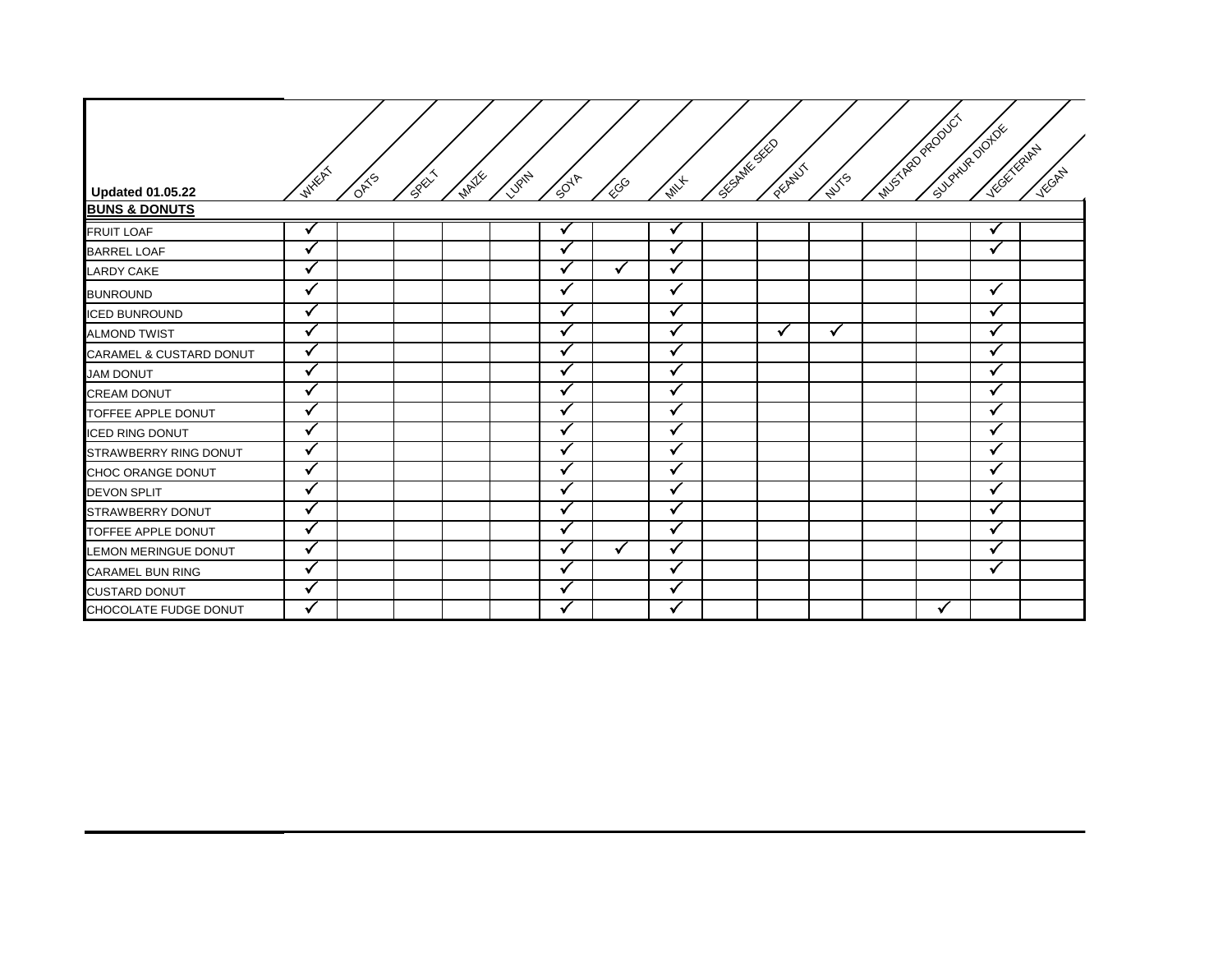|                                 |                      |             |                |              |        |              |              |              | <b>SECRET SECTION</b> |               |              | Musike Paddict     |        |  |
|---------------------------------|----------------------|-------------|----------------|--------------|--------|--------------|--------------|--------------|-----------------------|---------------|--------------|--------------------|--------|--|
|                                 |                      |             |                |              |        |              |              |              |                       |               |              | <b>INTERNATION</b> |        |  |
| <b>Updated 01.05.22</b>         | <b>WHERE</b>         | <b>OMTS</b> | <b>CONTROL</b> | <b>MAILE</b> | LUSARY | <b>SOUT</b>  | <b>COD</b>   | <b>MILL</b>  |                       | <b>PECANT</b> | <b>NUTS</b>  |                    | VECANY |  |
| <b>PLAIN SCONE</b>              | $\ddot{\phantom{0}}$ |             |                |              |        |              | $\mathbf{v}$ |              |                       |               |              | $\checkmark$       |        |  |
| <b>FRUIT SCONE</b>              | $\checkmark$         |             |                |              |        |              | ✓            | ✓            |                       |               |              | ✓                  |        |  |
| CHEESE SCONE PK 6               |                      |             |                |              |        |              |              | ✓            |                       |               |              | $\checkmark$       |        |  |
| LARGE CUSTARD TART              | $\checkmark$         |             |                |              |        |              | $\checkmark$ | ✓            |                       |               |              | $\checkmark$       |        |  |
| <b>CUSTARD TART</b>             | ✓                    |             |                |              |        |              | ✓            | ✓            |                       |               |              | ✓                  |        |  |
| FRUIT BUN PK 4                  | V                    |             |                |              |        | √            |              |              |                       |               |              |                    |        |  |
| <b>SWISS BUN</b>                | ✓                    |             |                |              |        | √            |              | $\checkmark$ |                       |               |              | ✓                  |        |  |
| <b>LEMON BUN</b>                | $\checkmark$         |             |                |              |        |              | ✓            | $\checkmark$ |                       |               |              |                    |        |  |
| CHELSEA BUN                     | ✔                    |             |                |              |        | √            | √            | $\checkmark$ |                       |               |              | $\checkmark$       |        |  |
| <b>ICED CHELSEA BUN</b>         | $\checkmark$         |             |                |              |        |              |              | ✓            |                       |               |              | ✓                  |        |  |
| <b>CINNAMON WHIRLS</b>          | $\checkmark$         |             |                |              |        | $\checkmark$ | ✓            | $\checkmark$ |                       |               |              |                    |        |  |
| CHOCOLATE DANISH                | √                    |             |                |              |        |              |              | ✓            |                       |               |              |                    |        |  |
| CHERRY WHIRL DANISH             | √                    |             |                |              |        |              | ✓            |              |                       |               | √            | ✓                  |        |  |
| <b>ALMOND DANISH</b>            | $\checkmark$         |             |                |              |        | ✓            |              | ✓            |                       | $\checkmark$  | $\checkmark$ | ✓                  |        |  |
| <b>APPLE DANISH</b>             | $\checkmark$         |             |                |              |        |              |              |              |                       |               |              |                    |        |  |
| <b>LEMON &amp; PECAN DANISH</b> | $\checkmark$         |             |                |              |        | √            |              | $\checkmark$ |                       |               |              | ✓                  |        |  |
| HOT CROSS BUN                   |                      |             |                |              |        | ✓            | $\checkmark$ | ✓            |                       |               |              | √                  |        |  |
| TEA CAKE                        | $\checkmark$         |             |                |              |        | √            |              | $\checkmark$ |                       |               |              | $\checkmark$       |        |  |
| SMALL TEA CAKE                  | $\checkmark$         |             |                |              |        | ✓            |              | $\checkmark$ |                       |               |              | ✓                  |        |  |
| YEAST BUN PACK 4                | $\ddot{\phantom{1}}$ |             |                |              |        |              |              |              |                       |               |              |                    |        |  |
| <b>BATH BUN</b>                 | ✓                    |             |                |              |        | $\checkmark$ | $\checkmark$ | $\checkmark$ |                       |               |              | $\checkmark$       |        |  |
| FRUIT PANCAKES                  | $\checkmark$         |             |                |              |        |              |              |              |                       |               |              |                    |        |  |
| <b>PLAIN PANCAKES</b>           | √                    |             |                |              |        |              | √            | $\checkmark$ |                       |               |              | $\checkmark$       |        |  |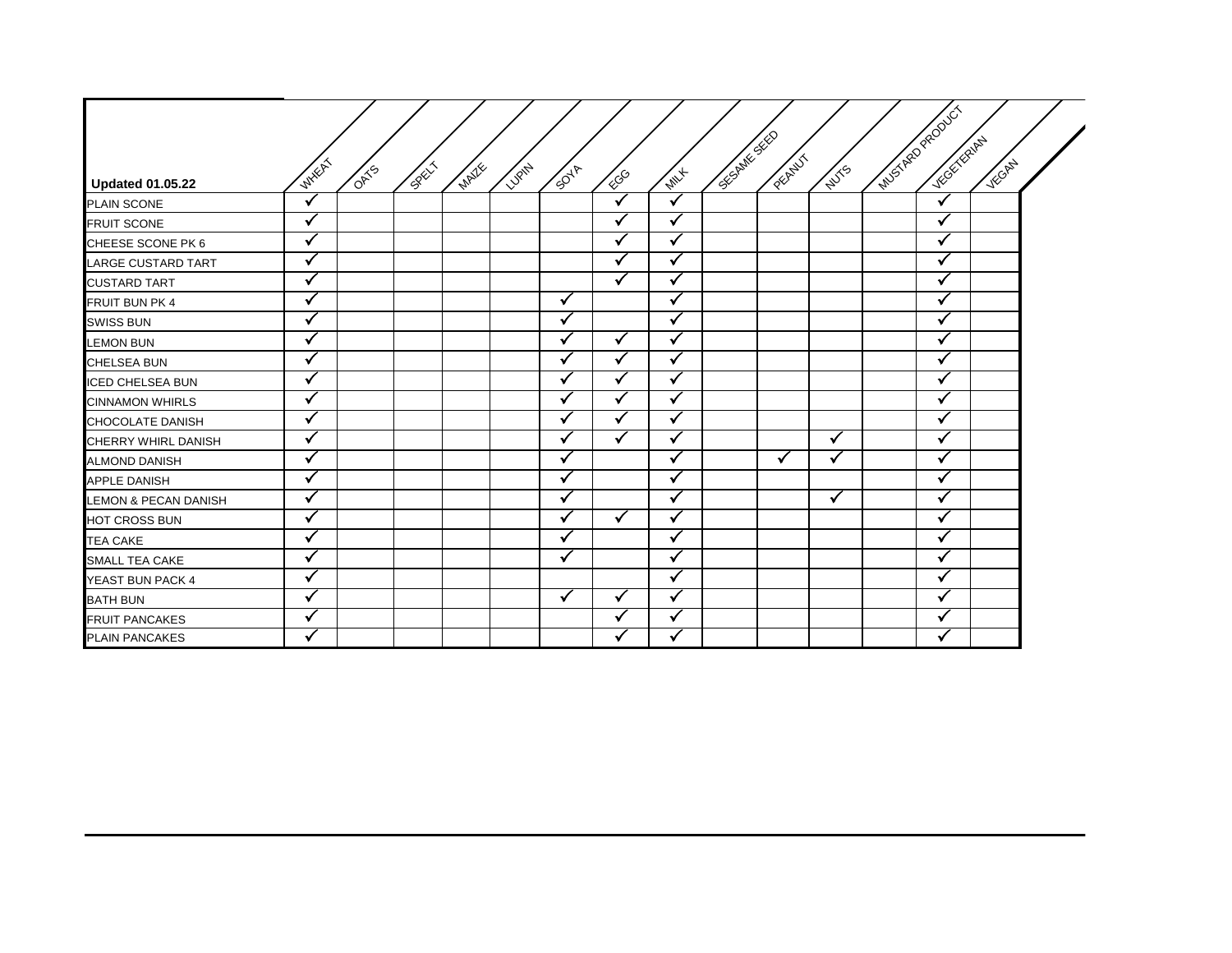| <b>Updated 01.05.22</b>   | <b>WHEAT</b>             | <b>ORTS</b> | SRL | <b>MAILE</b> | <b>LUPITA</b><br>5047 | 600                      | $\overline{\phi_{W_{\mathcal{F}}}}$ | CEOMIL SECTION | <b>PEART</b> | <b>WITS</b> | INVENTION DONC<br>TECH ERIPY | VEGAL |  |
|---------------------------|--------------------------|-------------|-----|--------------|-----------------------|--------------------------|-------------------------------------|----------------|--------------|-------------|------------------------------|-------|--|
| <b>FRESH CREAM</b>        |                          |             |     |              |                       |                          |                                     |                |              |             |                              |       |  |
| SMALL F/C SPONGE          |                          |             |     |              |                       |                          |                                     |                |              |             |                              |       |  |
| LARGE F/C SPONGE          | M                        |             |     |              |                       |                          |                                     |                |              |             |                              |       |  |
| <b>F/C ECLAIR</b>         | $\overline{\mathbf{u}}$  |             |     |              |                       |                          |                                     |                |              |             |                              |       |  |
| F/C DONUT                 |                          |             |     |              |                       |                          |                                     |                |              |             |                              |       |  |
| <b>F/C RING DONUT</b>     |                          |             |     |              |                       |                          |                                     |                |              |             |                              |       |  |
| <b>F/C NUTTY</b>          | $\sim$                   |             |     |              | $\sim$                |                          | $\sim$                              |                | v            |             | w                            |       |  |
| <b>F/C MERINGUE</b>       |                          |             |     |              |                       | $\overline{\phantom{a}}$ | $\sim$                              |                |              |             | w                            |       |  |
| <b>F/C CHOUX BUN</b>      | √                        |             |     |              |                       | $\sim$                   | $\sim$                              |                |              |             | w                            |       |  |
| <b>F/C APPLE TURNOVER</b> | $\sim$                   |             |     |              |                       |                          | $\sim$                              |                |              |             | w                            |       |  |
| <b>F/C SCONE</b>          | $\overline{\phantom{a}}$ |             |     |              |                       |                          |                                     |                |              |             |                              |       |  |
| F/C APPLE DONUT           | $\ddot{ }$               |             |     |              | ✔                     |                          | $\sim$                              |                |              |             | w                            |       |  |
| <b>F/C SPONGE SLICE</b>   | $\ddot{\phantom{1}}$     |             |     |              |                       |                          |                                     |                |              |             | M                            |       |  |
| F/C JAM DONUT             | V                        |             |     |              | √                     |                          | v                                   |                |              |             | M                            |       |  |

⇁

7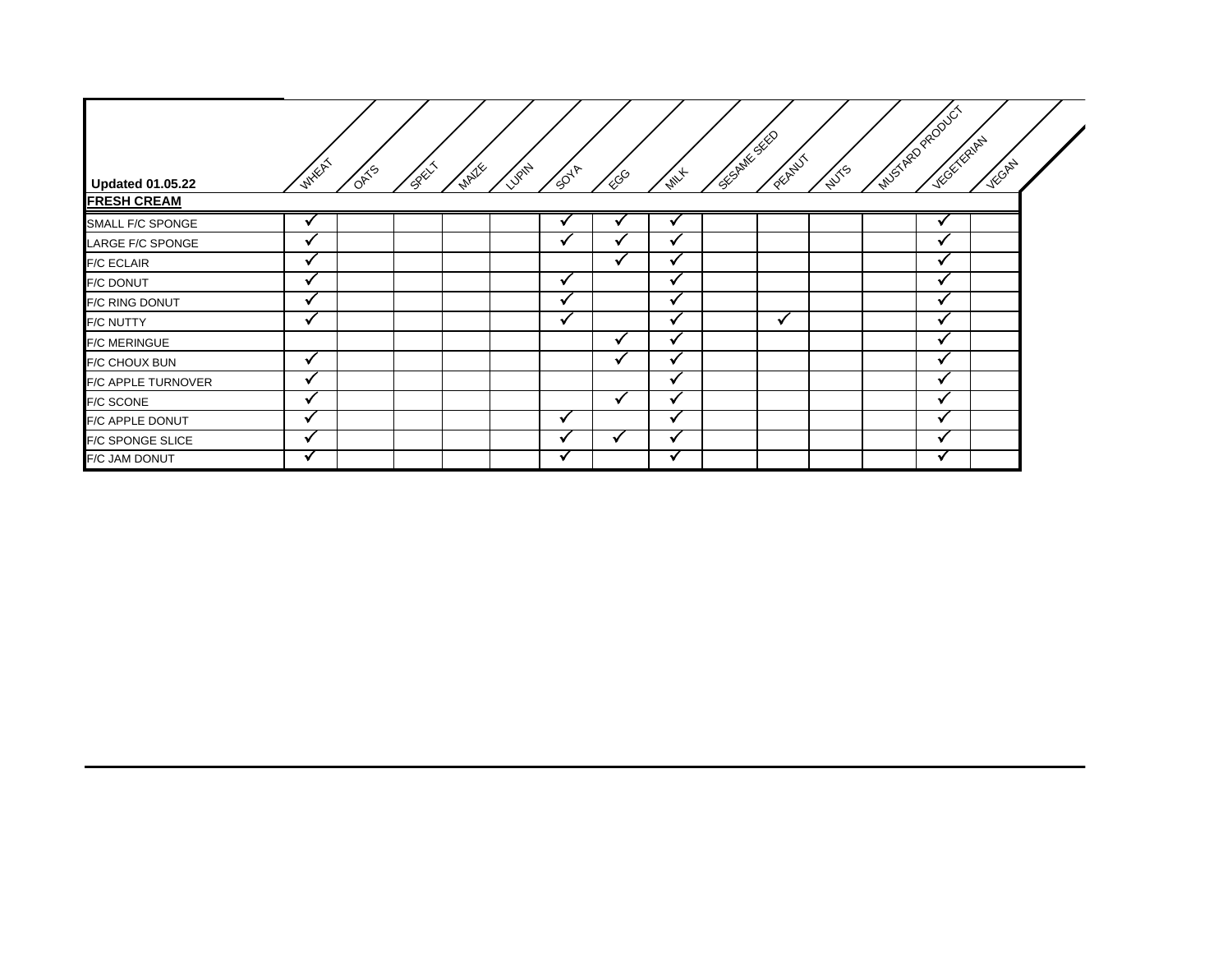| <b>Updated 01.05.22</b>         | WHEAT                | OATS | <b>CONTROLL</b> | <b>MAILE</b> | LUBITAL A | <b>SOUT</b>  | ECGO                 | <b>PAIL</b>  | <b>CE ONING SECTION</b> | <b>PECANT</b> | <b>WIVES</b> |   | Muscheo Region<br><b>INTERNATIONAL</b> | VECORY               |
|---------------------------------|----------------------|------|-----------------|--------------|-----------|--------------|----------------------|--------------|-------------------------|---------------|--------------|---|----------------------------------------|----------------------|
| <b>SAVOURIES</b>                |                      |      |                 |              |           |              |                      |              |                         |               |              |   |                                        |                      |
| MEDIUM SHORT PASTY              | ✓                    |      |                 |              |           |              | ✓                    |              |                         |               |              |   |                                        |                      |
| MEDIUM FLAKY PASTY              | $\blacktriangledown$ |      |                 |              |           |              | $\checkmark$         |              |                         |               |              |   |                                        |                      |
| <b>LARGE FLAKY PASTY</b>        | $\checkmark$         |      |                 |              |           |              | $\checkmark$         |              |                         |               |              |   |                                        |                      |
| <b>COCKTAIL PASTY</b>           | $\blacktriangledown$ |      |                 |              |           |              | $\blacktriangledown$ |              |                         |               |              |   |                                        |                      |
| PLATE PASTY                     | $\blacktriangledown$ |      |                 |              |           |              | ✓                    |              |                         |               |              |   |                                        |                      |
| LG FLAKY SAUSAGE ROLL           | $\checkmark$         |      |                 |              |           | ✓            | ✓                    |              |                         |               |              |   |                                        |                      |
| SMALL SHORT SAUSAGE ROLL        | $\checkmark$         |      |                 |              |           | $\checkmark$ | $\checkmark$         |              |                         |               |              |   |                                        |                      |
| <b>GOURMET SAUSAGE ROLL</b>     | $\checkmark$         |      |                 |              |           | $\checkmark$ | $\checkmark$         |              |                         |               |              |   |                                        |                      |
| VEGETABLE CURRY PASTY           | $\checkmark$         |      |                 |              |           |              |                      |              |                         |               |              | ✓ | $\checkmark$                           | $\blacktriangledown$ |
| STEAK & KIDNEY PIE              | $\checkmark$         |      |                 |              |           |              | ✓                    | $\checkmark$ |                         |               |              |   |                                        |                      |
| ROAST CHICKEN PIE               | $\checkmark$         |      |                 |              |           |              | ✓                    |              |                         |               |              |   |                                        |                      |
| <b>BACON &amp; CHEESE WRAPS</b> | $\checkmark$         |      |                 |              |           |              | ✓                    | $\checkmark$ |                         |               |              |   |                                        |                      |
| <b>DEVON STEAK PASTY</b>        | $\checkmark$         |      |                 |              |           |              | ✓                    |              |                         |               |              |   |                                        |                      |
| <b>VEGAN PASTY</b>              | $\checkmark$         |      |                 |              |           |              |                      |              |                         |               |              |   | $\checkmark$                           | $\checkmark$         |
| <b>BREAKFAST BRUNCHIE</b>       | $\checkmark$         |      |                 |              |           |              | $\checkmark$         | $\checkmark$ |                         |               |              |   |                                        |                      |
| <b>CHEESE &amp; ONION PASTY</b> | $\checkmark$         |      |                 |              |           |              | $\checkmark$         | $\checkmark$ |                         |               |              |   | $\checkmark$                           |                      |
| MEAT & POTATO                   | ✓                    |      |                 |              |           |              | ✓                    |              |                         |               |              |   |                                        |                      |
| <b>LEEK &amp; POTATO CREAM</b>  | $\checkmark$         |      |                 |              |           |              | $\checkmark$         | $\checkmark$ |                         |               |              |   | ✓                                      |                      |
| SAUS, BLACKPUDDING, APPLE PIE   | ✓                    |      |                 |              |           | $\checkmark$ | $\checkmark$         |              |                         |               |              |   |                                        |                      |
| BEEF & ONION                    | $\checkmark$         |      |                 |              |           |              | ✓                    |              |                         |               |              |   |                                        |                      |
| TURKEY PASTY                    | $\checkmark$         |      |                 |              |           |              | ✓                    |              |                         |               |              |   |                                        |                      |
| STEAK & ALE PIE                 | $\checkmark$         |      |                 |              |           |              | ✓                    |              |                         |               |              |   |                                        |                      |
| CHICKEN AND MUSHROOM PIE        | $\checkmark$         |      |                 |              |           |              | ✓                    | $\checkmark$ |                         |               |              |   |                                        |                      |
| BACON, LEEK & POTATO PIE        | $\checkmark$         |      |                 |              |           |              | ✓                    | $\checkmark$ |                         |               |              |   |                                        |                      |
| <b>HOMITY PIE</b>               | $\checkmark$         |      |                 |              |           |              |                      | $\checkmark$ |                         |               |              | ✓ | ✓                                      |                      |
| <b>CHEESE STRAWS</b>            | $\checkmark$         |      |                 |              |           |              |                      | $\checkmark$ |                         |               |              |   | ✓                                      |                      |
| CHICKEN CURRY SLICE             | $\checkmark$         |      |                 |              |           |              | ✓                    | ✓            |                         |               |              |   |                                        |                      |
| <b>STEAK SLICE</b>              | $\checkmark$         |      |                 |              |           |              | ✓                    |              |                         |               |              |   |                                        |                      |
| CHEESE AND ONION QUICHE         | ✓                    |      |                 |              |           |              | ✓                    | $\checkmark$ |                         |               |              |   | $\checkmark$                           |                      |
| LARGE PEPPER QUICHE             | $\checkmark$         |      |                 |              |           |              | ✓                    | $\checkmark$ |                         |               |              |   | ✓                                      |                      |
| LARGE HAM QUICHE                | ✓                    |      |                 |              |           |              | ✓                    | $\checkmark$ |                         |               |              |   |                                        |                      |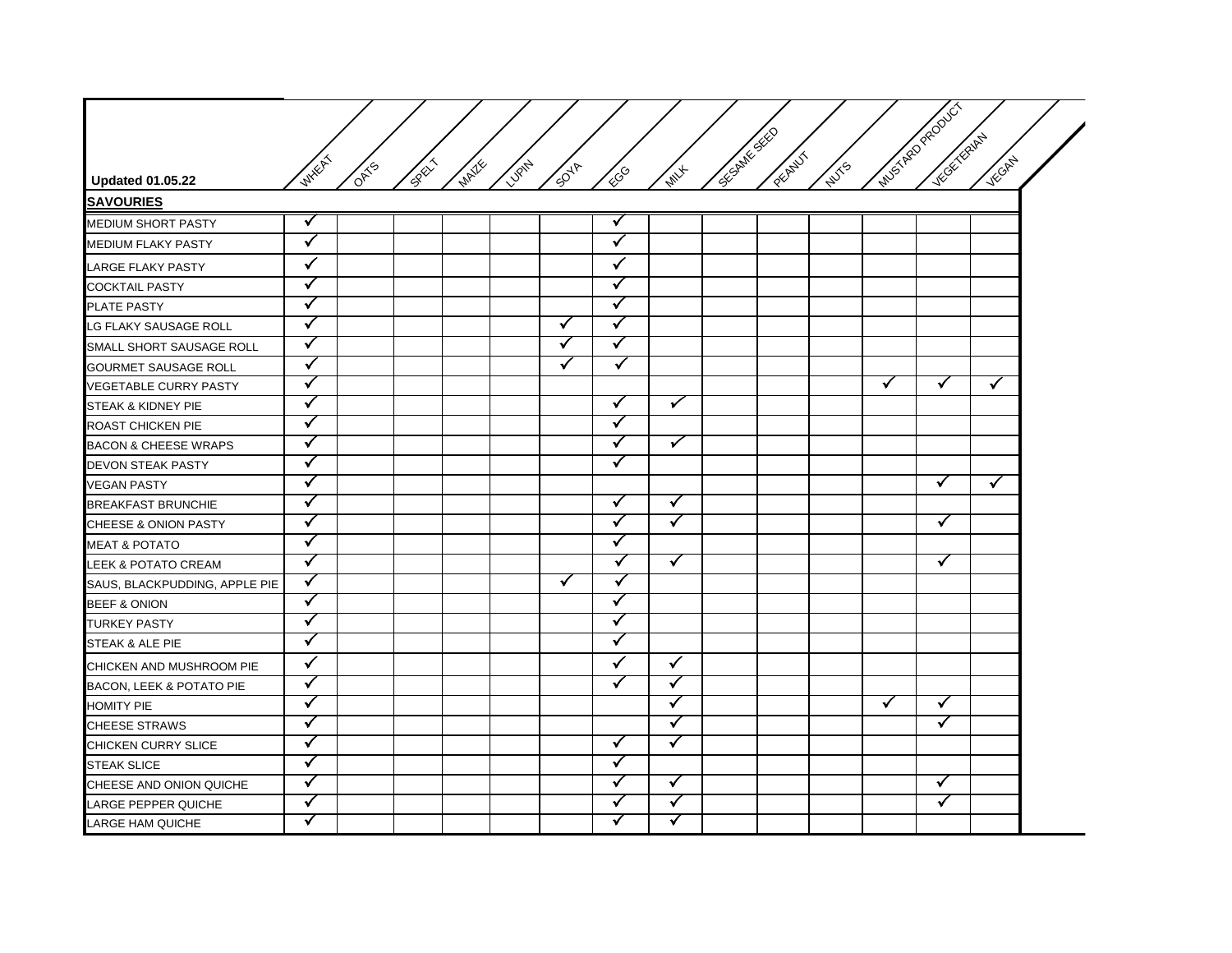| <b>Updated 01.05.22</b> | <b>WYXEA</b> | OATS | BRY | <b>MAILE</b> | <b>Vent</b> | $\sqrt{5^{4^{\aleph}}}$ | ୍ଠୃତ | <b>White</b> | Cumillation of the | <b>OFFIND</b> | <b>AUTS</b> | MASTROPEODU.<br><b>ACCELERATE</b> | VEGATY |  |
|-------------------------|--------------|------|-----|--------------|-------------|-------------------------|------|--------------|--------------------|---------------|-------------|-----------------------------------|--------|--|
| LARGE TOMATO QUICHE     |              |      |     |              |             |                         |      |              |                    |               |             |                                   |        |  |
| LARGE BROCOLLI QUICHE   |              |      |     |              |             |                         |      |              |                    |               |             |                                   |        |  |
| LARGE MUSHROOM QUICHE   |              |      |     |              |             |                         |      |              |                    |               |             |                                   |        |  |
| PIZZA (ROUND)           |              |      |     |              |             |                         |      |              |                    |               |             |                                   |        |  |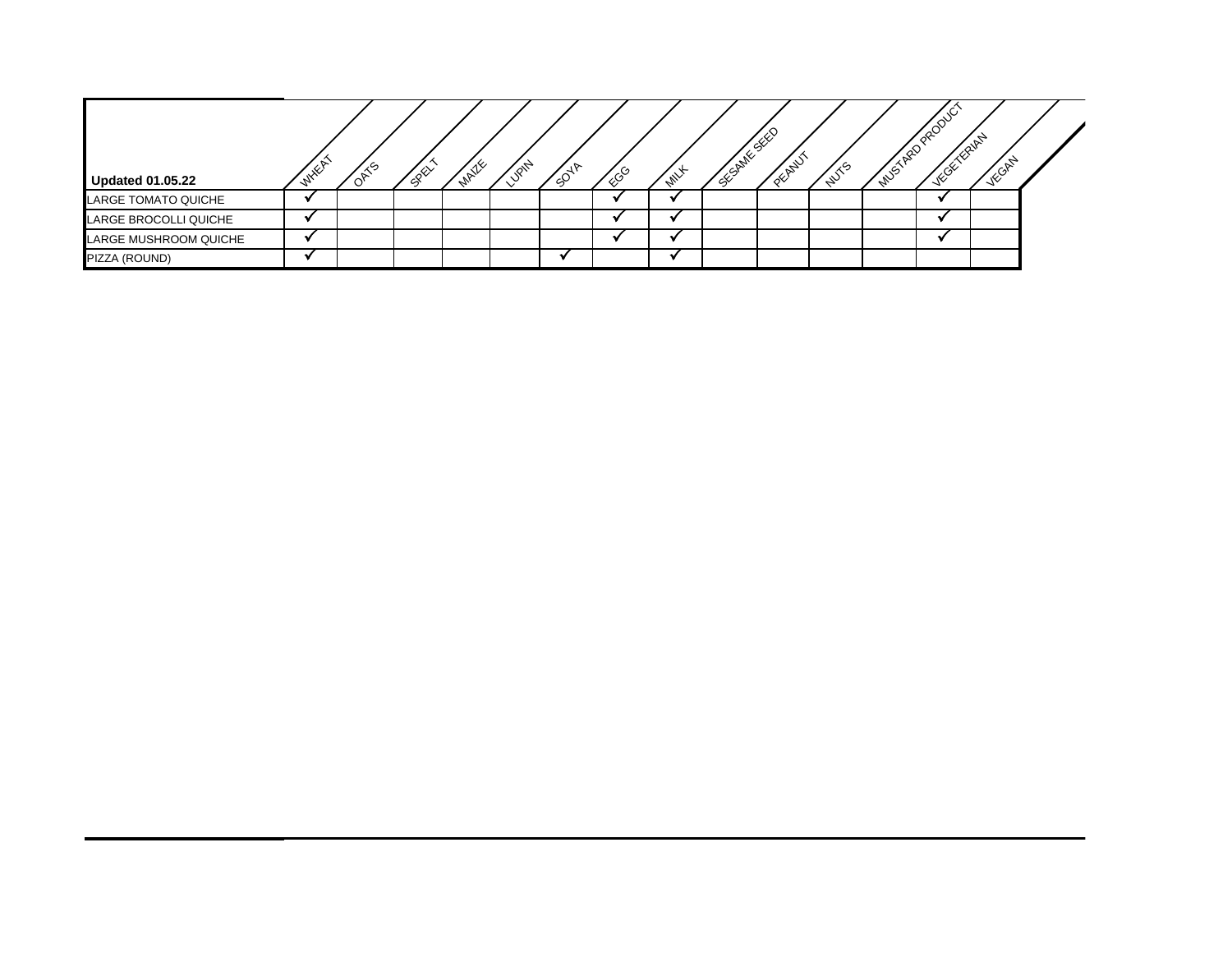|                               |                         |      |             |              |        |              |                         |              |              |               |              | MUSTAR PRODUCT |              |              |  |
|-------------------------------|-------------------------|------|-------------|--------------|--------|--------------|-------------------------|--------------|--------------|---------------|--------------|----------------|--------------|--------------|--|
|                               |                         |      |             |              |        |              |                         |              | CEC BRITISTS |               |              |                | Victor River |              |  |
|                               | <b>WHEAT</b>            |      |             |              |        |              |                         |              |              | <b>PECANT</b> |              |                |              | VECANY       |  |
| <b>Updated 01.05.22</b>       |                         | OATS | <b>SPEX</b> | <b>MAZIE</b> | LUBITY | <b>SOUT</b>  | ECGO                    | <b>MILL</b>  |              |               | <b>WITS</b>  |                |              |              |  |
| <b>FANCIES</b>                |                         |      |             |              |        |              |                         |              |              |               |              |                |              |              |  |
| <b>ALMOND SLICE</b>           | $\checkmark$            |      |             |              |        |              | $\checkmark$            |              |              |               | √            |                | $\checkmark$ |              |  |
| <b>MUFFIN</b>                 | $\checkmark$            |      |             |              |        |              | $\checkmark$            | $\checkmark$ |              |               |              |                | ✓            |              |  |
| <b>CHOCOLATE MUFFIN</b>       | $\checkmark$            |      |             |              |        |              | $\checkmark$            | $\checkmark$ |              |               |              |                | ✓            |              |  |
| CHERRY & COCONUT TART         | $\checkmark$            |      |             |              |        |              | $\checkmark$            |              |              |               | $\checkmark$ |                | $\checkmark$ |              |  |
| <b>ECCLES CAKE</b>            | ✓                       |      |             |              |        |              |                         |              |              |               |              |                | ✓            | $\checkmark$ |  |
| <b>CREAM SLICE</b>            | $\checkmark$            |      |             |              |        | $\checkmark$ |                         | $\checkmark$ |              |               |              |                | ✓            |              |  |
| <b>CREME PATISSIERE SLICE</b> | $\checkmark$            |      |             |              |        | ✓            |                         | $\checkmark$ |              |               |              |                | ✓            |              |  |
| <b>ECLAIR</b>                 | $\overline{\checkmark}$ |      |             |              |        | $\checkmark$ | $\overline{\checkmark}$ | $\checkmark$ |              |               |              |                | $\checkmark$ |              |  |
| <b>COFFEE PUFF</b>            | $\checkmark$            |      |             |              |        | $\checkmark$ | $\checkmark$            | $\checkmark$ |              |               |              |                | ✓            |              |  |
| MERINGUE BUTTER CREAM         |                         |      |             |              |        |              | $\checkmark$            |              |              |               |              |                | ✓            |              |  |
| <b>EASTER BISCUIT</b>         | $\checkmark$            |      |             |              |        |              | $\checkmark$            |              |              |               |              |                | √            |              |  |
| <b>SHORTBREAD</b>             | $\checkmark$            |      |             |              |        |              |                         | $\checkmark$ |              |               |              |                | ✓            |              |  |
| <b>RUM TRUFFLE</b>            | ✓                       |      |             |              |        | $\checkmark$ | ✓                       | √            |              | $\checkmark$  | ✓            |                | ✓            |              |  |
| CARAMEL SHORTBREAD            | ✓                       |      |             |              |        | ✓            |                         | √            |              |               |              |                | √            |              |  |
| <b>FLAPJACK</b>               |                         | ✓    |             |              |        |              |                         |              |              |               |              |                | ✓            | ✓            |  |
| ROCKY ROAD                    | $\checkmark$            |      |             |              |        |              |                         | ✓            |              |               | $\checkmark$ |                | ✓            |              |  |
| <b>APPLE CRUMBLE</b>          | ✓                       |      |             |              |        |              |                         |              |              |               |              |                | ✓            | $\checkmark$ |  |
| MUESLI FLAPJACK               |                         | ✓    |             |              |        |              |                         |              |              | $\checkmark$  |              |                | ✓            | $\checkmark$ |  |
| NUTTY LEMON SLICE             | $\checkmark$            |      |             |              |        | $\checkmark$ | ✓                       | $\checkmark$ |              | ✓             |              |                | √            |              |  |
| <b>FLAKE CAKE</b>             | $\checkmark$            |      |             |              |        | ✓            | $\checkmark$            | V            |              |               |              |                | ✔            |              |  |
| CHOC CORNFLAKE CAKE           | $\checkmark$            |      |             |              |        | ✓            |                         | $\checkmark$ |              |               |              |                | √            |              |  |
| FONDANT DIP                   | $\checkmark$            |      |             |              |        | ✓            | ✓                       | ✓            |              |               |              |                | √            |              |  |
| <b>GINGERBREAD MEN</b>        | ✓                       |      |             |              |        | ✓            | ✓                       | ✓            |              |               | ✓            |                | ✓            |              |  |
| <b>GIANT COOKIES</b>          | ✓                       |      |             |              |        |              |                         | ✓            |              |               |              |                | √            |              |  |
| <b>MALLOW CONE</b>            | ✓                       |      |             |              |        | $\checkmark$ | $\checkmark$            | √            |              |               |              |                | √            |              |  |
| WHITE CHOC DOMINO             | $\checkmark$            |      |             |              |        | $\checkmark$ | $\checkmark$            | $\checkmark$ |              |               |              |                | ✓            |              |  |
| WHITE CHOC & CRAN FLAPJACK    |                         | ✓    |             |              |        | $\checkmark$ |                         | ✓            |              |               |              |                | ✓            |              |  |
| WHITE CHOC & CHERRY BROWNIE   | $\checkmark$            |      |             |              |        |              | $\checkmark$            | ✓            |              |               |              |                | ✓            |              |  |
| <b>MADELINES</b>              | $\checkmark$            |      |             |              |        |              | $\checkmark$            | ✓            |              |               |              |                | ✓            |              |  |
| <b>TRAFFIC LIGHT BISCUIT</b>  | ✓                       |      |             |              |        |              | √                       |              |              |               |              |                | √            |              |  |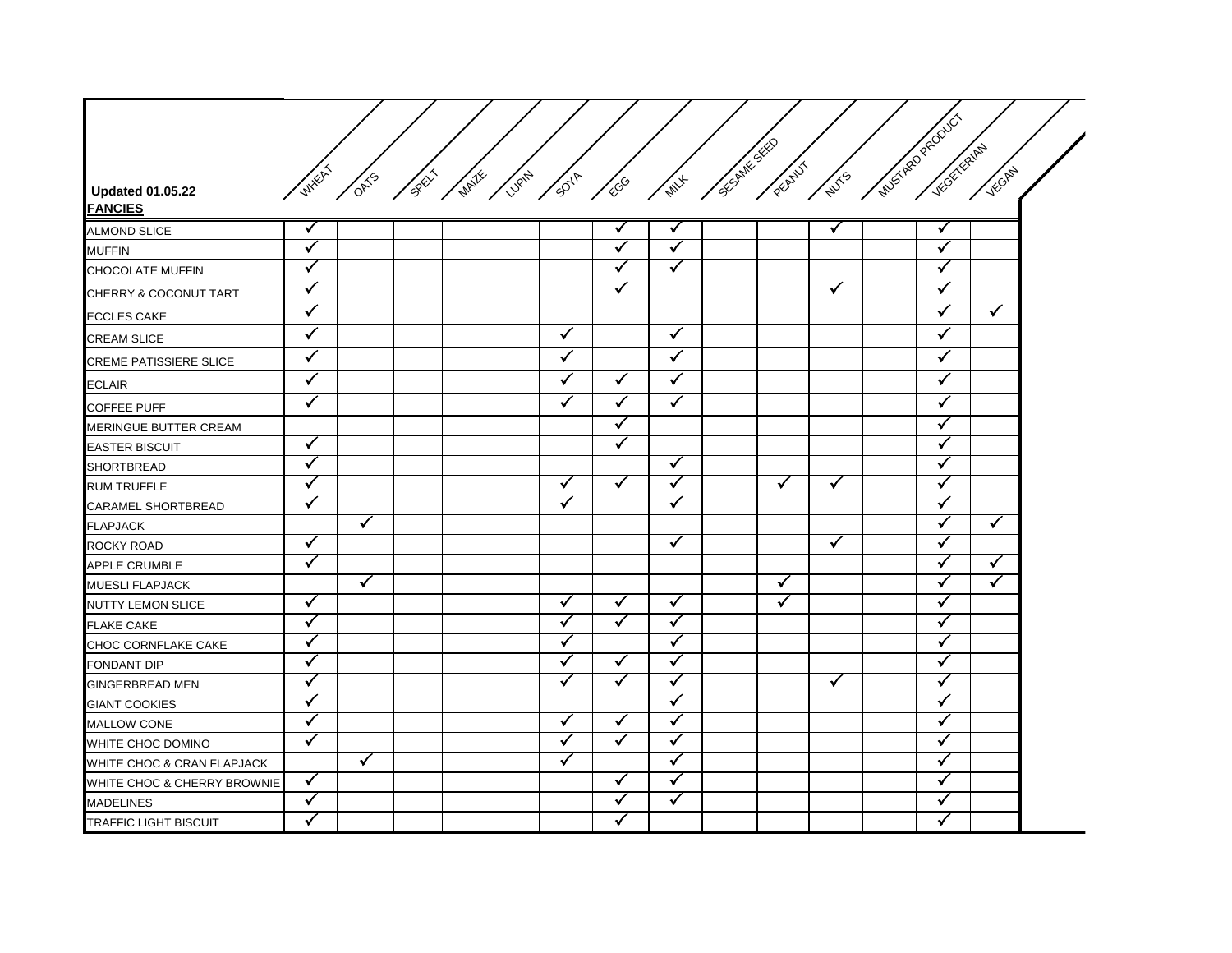|                                 | <b>WHEAT</b>         |             |             |             |               |              |              |              | <b>CENTRES</b> | <b>PERTHY!</b> |             | Muschel Road Cr | Supplier of Deptry | <b>NEGLIC RIVEL</b>  | VECANY |
|---------------------------------|----------------------|-------------|-------------|-------------|---------------|--------------|--------------|--------------|----------------|----------------|-------------|-----------------|--------------------|----------------------|--------|
| <b>Updated 01.05.22</b>         |                      | <b>OATS</b> | <b>REAT</b> | <b>MATE</b> | <b>VISANA</b> | <b>SOUT</b>  | ∕€           | <b>MAX</b>   |                |                | <b>NUTS</b> |                 |                    |                      |        |
| JAMMIE DODGER                   | ✔                    |             |             |             |               |              |              |              |                |                |             |                 | $\sim$             | ✔                    |        |
| <b>TIFFIN</b>                   | $\mathbf{v}$         |             |             |             |               | v            |              | M            |                |                |             |                 | v                  |                      |        |
| <b>DUFFIN</b>                   | 丷                    |             |             |             |               |              |              |              |                |                |             |                 |                    |                      |        |
| SNOWBALL                        |                      |             |             |             |               | $\checkmark$ |              |              |                |                | √           |                 |                    | √                    |        |
| <b>COCONUT ICE</b>              |                      |             |             |             |               | $\checkmark$ |              | $\mathbf{v}$ |                |                |             |                 |                    | $\checkmark$         |        |
| VIENNESE FINGER/WHIRL           | √                    |             |             |             |               |              | $\sim$       | w            |                |                |             |                 |                    | $\ddot{\phantom{1}}$ |        |
| <b>BREAD PUDDING</b>            | ✔                    |             |             |             |               | ✔            | ✔            |              |                | ✔              | √           |                 |                    | ✔                    |        |
| JAM & CREAM PUFF                | ✔                    |             |             |             |               |              |              |              |                |                |             |                 |                    | $\sim$               |        |
| <b>WAGON WHEEL</b>              | $\ddot{\phantom{0}}$ |             |             |             |               | M            | $\checkmark$ | √            |                |                |             |                 |                    |                      |        |
| CHERRY SHORTBREAD               | M                    |             |             |             |               |              |              | $\mathbf{v}$ |                |                |             |                 |                    | $\ddot{\phantom{1}}$ |        |
| CARROT CAKE                     | V                    |             |             |             |               | M            | ✔            |              |                |                | √           |                 |                    |                      |        |
| Cupcakes *May depend on topping | ✔                    |             |             |             |               |              |              |              |                |                |             |                 |                    |                      |        |
| <b>CHERRIES</b>                 |                      |             |             |             |               |              |              |              |                |                |             |                 | w                  |                      |        |
| <b>SPONGE DROPS</b>             | √                    |             |             |             |               |              | $\checkmark$ |              |                |                |             |                 |                    |                      |        |
| TEDDY BEAR BISCUIT              | $\mathbf{v}$         |             |             |             |               |              |              |              |                |                |             |                 |                    |                      |        |
| <b>GRANOLA</b>                  |                      |             |             |             |               |              |              |              |                |                |             |                 |                    |                      |        |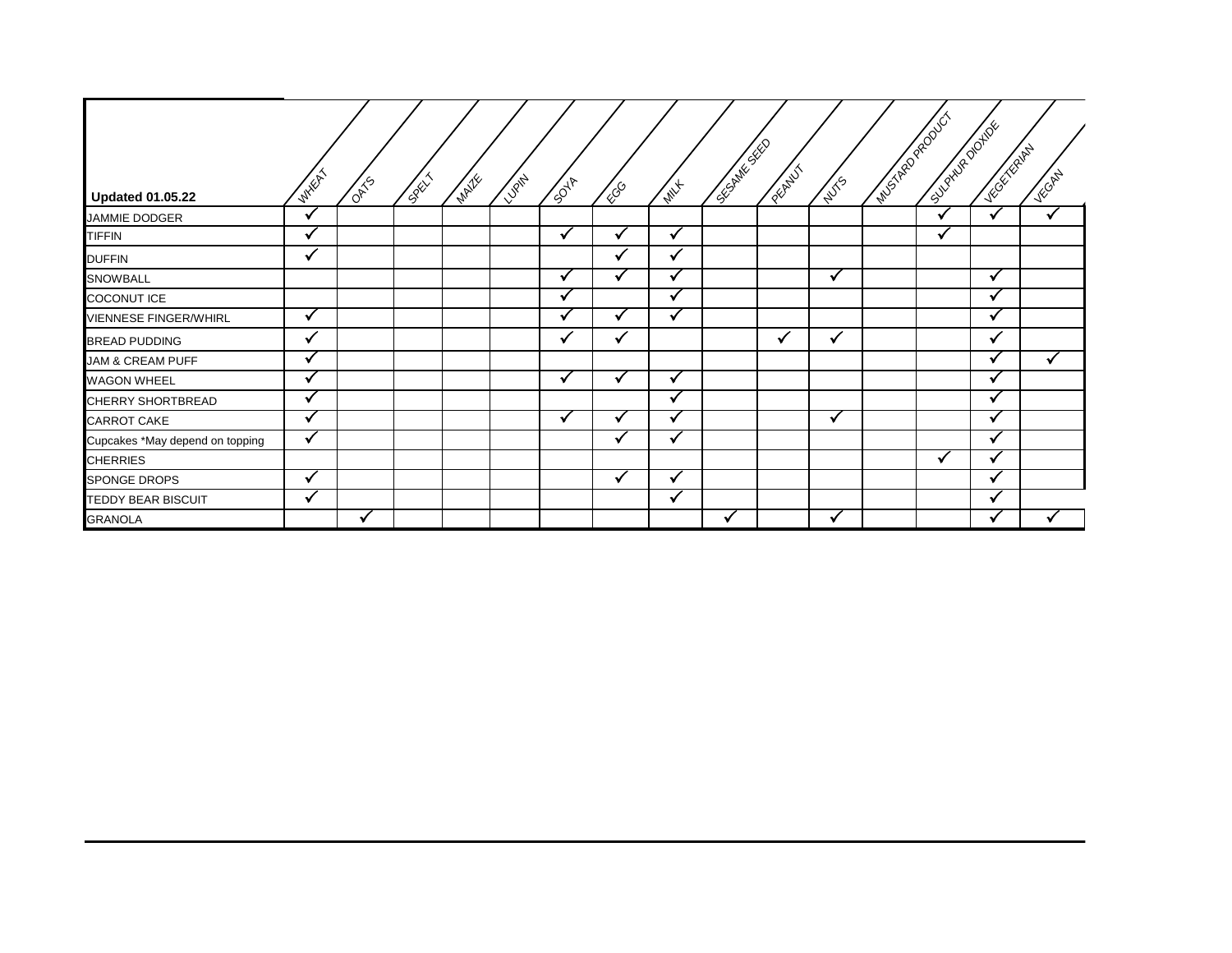| <b>Updated 01.05.22</b>          | <b>WHERE</b> | $\frac{d}{d}$ | $s^{\varphi^{\wedge}}$ | MAZIE | Lugity | <b>PUB</b>   | ECGO               | <b>MILL</b>        | Cochite River | PEANUT | <b>NUTS</b>  | Muschengenoucr | SUPPORTER | Viccock River | VECONY |
|----------------------------------|--------------|---------------|------------------------|-------|--------|--------------|--------------------|--------------------|---------------|--------|--------------|----------------|-----------|---------------|--------|
| <b>CAKES &amp; SPONGES</b>       |              |               |                        |       |        |              |                    |                    |               |        |              |                |           |               |        |
| LARGE JAM SPONGE                 | $\checkmark$ |               |                        |       |        | ✓            | $\checkmark$       | ✓                  |               |        |              |                |           |               |        |
| LARGE JAM & CREAM SPONGE         | $\checkmark$ |               |                        |       |        | $\checkmark$ | $\checkmark$       | $\checkmark$       |               |        |              |                |           | $\checkmark$  |        |
| SMALL JAM & CREAM SPONGE         | $\checkmark$ |               |                        |       |        | $\checkmark$ | $\checkmark$       | $\checkmark$       |               |        |              |                |           | $\checkmark$  |        |
| SMALL JAM SPONGE                 | ✓            |               |                        |       |        | $\checkmark$ | $\checkmark$       | $\checkmark$       |               |        |              |                |           | ✓             |        |
| LARGE CHOC SPONGE                | $\checkmark$ |               |                        |       |        | $\checkmark$ | $\checkmark$       | $\checkmark$       |               |        |              |                |           | $\checkmark$  |        |
| SMALL CHOC SPONGE                | ✓            |               |                        |       |        | $\checkmark$ | $\checkmark$       | $\checkmark$       |               |        |              |                |           | $\checkmark$  |        |
| <b>JAM SWISS ROLL</b>            | ✓            |               |                        |       |        | ✓            | $\checkmark$       | $\checkmark$       |               |        |              |                |           | $\checkmark$  |        |
| PINK SWISS ROLL                  | $\checkmark$ |               |                        |       |        | $\checkmark$ | $\checkmark$       | ✓                  |               |        |              |                |           | ✓             |        |
| CHOCOLATE SWISS ROLL             | $\checkmark$ |               |                        |       |        | ✓            | $\checkmark$       | ✓                  |               |        |              |                |           | ✓             |        |
| MADEIRA ROUND 14 oz              | $\checkmark$ |               |                        |       |        |              | $\checkmark$       | ✓                  |               |        |              |                |           | ✓             |        |
| 1lb FARMHOUSE OVAL               | ✓            |               |                        |       |        |              | $\mathbf{\hat{v}}$ | ✓                  |               |        |              |                |           | ✓             |        |
| COFFEE & WALNUT CAKE             | $\checkmark$ |               |                        |       |        |              | $\checkmark$       | ✓                  |               |        | ✓            |                |           | √             |        |
| LARGE CHOC COATED SPONGE         | ✓            |               |                        |       |        | $\checkmark$ | $\checkmark$       | ✓                  |               |        |              |                |           | ✓             |        |
| SMALL CHOC COATED SPONGE         | ✓            |               |                        |       |        | ✓            | $\checkmark$       | ✓                  |               |        |              |                |           | ✓             |        |
| <b>GINGERCAKE</b>                | $\checkmark$ |               |                        |       |        |              | $\checkmark$       | ✓                  |               |        | ✓            |                |           | ✓             |        |
| CHOCOLATE MADEIRA                | ✓            |               |                        |       |        |              | $\checkmark$       | ✓                  |               |        |              |                |           | $\checkmark$  |        |
| <b>SAFFRON CAKE</b>              | $\checkmark$ |               |                        |       |        | ✓            | $\checkmark$       | ✓                  |               |        |              |                |           | ✓             |        |
| <b>APPLE &amp; CINNAMON CAKE</b> | $\checkmark$ |               |                        |       |        |              | $\checkmark$       | ✓                  |               |        |              |                |           | ✓             |        |
| <b>LEMON CAKE</b>                | $\checkmark$ |               |                        |       |        |              | $\checkmark$       | ✓                  |               |        |              |                |           | ✓             |        |
| <b>BATTENBURG</b>                | $\checkmark$ |               |                        |       |        |              | $\checkmark$       | ✓                  |               |        | $\checkmark$ |                |           | ✓             |        |
| ANGEL CAKE                       | $\checkmark$ |               |                        |       |        |              | $\checkmark$       | ✓                  |               |        |              |                |           | √             |        |
| <b>ALMOND MADEIRA</b>            | $\checkmark$ |               |                        |       |        |              | $\checkmark$       | ✓                  |               |        | ✓            |                |           | $\checkmark$  |        |
| LEMON MERINGUE SLAB              | $\checkmark$ |               |                        |       |        |              | $\checkmark$       | ✓                  |               |        |              |                |           | √             |        |
| ICED COFFEE & WALNUT SLAB        | $\checkmark$ |               |                        |       |        |              | $\checkmark$       | ✓                  |               |        | ✓            |                |           | √             |        |
| COCONUT MADELEINE SLAB           | $\checkmark$ |               |                        |       |        |              | $\checkmark$       | ✓                  |               |        | ✓            |                |           | √             |        |
| STICKY TOFFEE SLAB               | $\checkmark$ |               |                        |       |        | $\checkmark$ | $\checkmark$       | ✓                  |               |        |              |                |           | √             |        |
| FULLY LOADED TRIPLE CHOC SLAB    | $\checkmark$ |               |                        |       |        | $\checkmark$ | $\checkmark$       | ✓                  |               |        |              |                |           | √             |        |
| <b>STEM GINGER SLAB</b>          | $\checkmark$ |               |                        |       |        |              | $\checkmark$       | ✓                  |               |        | ✓            |                |           | √             |        |
| SMALL CHOC FUDGE SPONGE          | $\checkmark$ |               |                        |       |        | $\checkmark$ | $\checkmark$       | $\mathbf{\hat{v}}$ |               |        |              |                |           | $\checkmark$  |        |
| SMALL LEMON SPONGE               | $\checkmark$ |               |                        |       |        | $\checkmark$ | $\checkmark$       | $\checkmark$       |               |        |              |                |           | $\checkmark$  |        |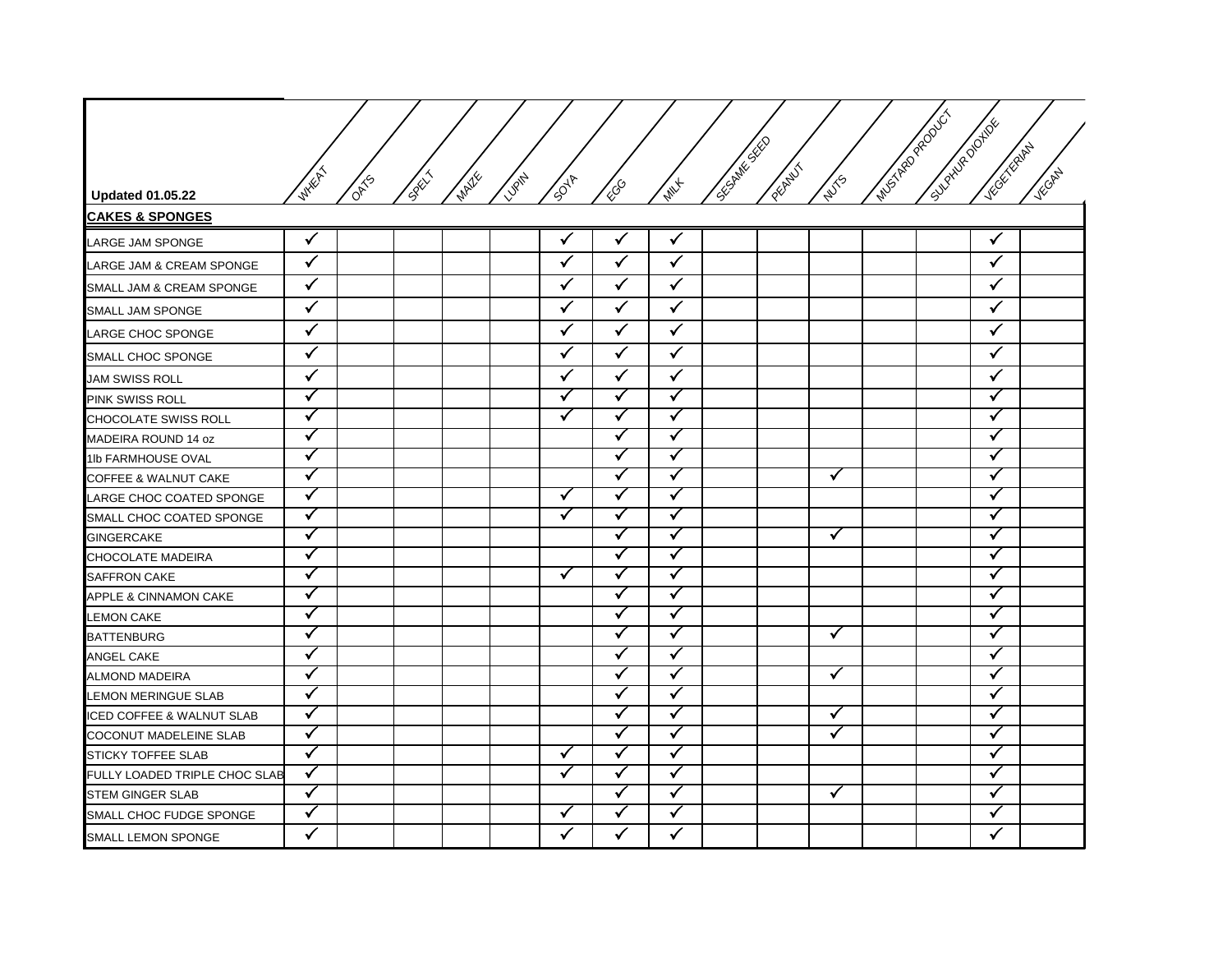| <b>Updated 01.05.22</b>    | <b>WHEA</b> | 0415 | CREW | <b>MAZZE</b> | 118/11 | 5047 | ∕ूऽ | <b>MILL</b> | <b>CANNA SEP</b> | <b>COLLAN</b> | 2015 | IMAS ARD PRODUCT | SURVEYORD WAY | <b>NEGELARITY</b> | <b>WORLD</b> |
|----------------------------|-------------|------|------|--------------|--------|------|-----|-------------|------------------|---------------|------|------------------|---------------|-------------------|--------------|
| SMALL COFFEE & WALNUT CAKE |             |      |      |              |        |      |     |             |                  |               |      |                  |               |                   |              |
| SMALL CARROT CAKE          |             |      |      |              |        |      |     |             |                  |               |      |                  |               |                   |              |
| <b>CARROT CAKE</b>         |             |      |      |              |        |      |     |             |                  |               |      |                  |               |                   |              |
| <b>ALMOND CAKE</b>         |             |      |      |              |        |      |     |             |                  |               |      |                  |               |                   |              |
| <b>GINGER CAKE</b>         |             |      |      |              |        |      |     |             |                  |               |      |                  |               |                   |              |
| <b>DARK FRUIT CAKE</b>     |             |      |      |              |        |      |     |             |                  |               |      |                  |               |                   |              |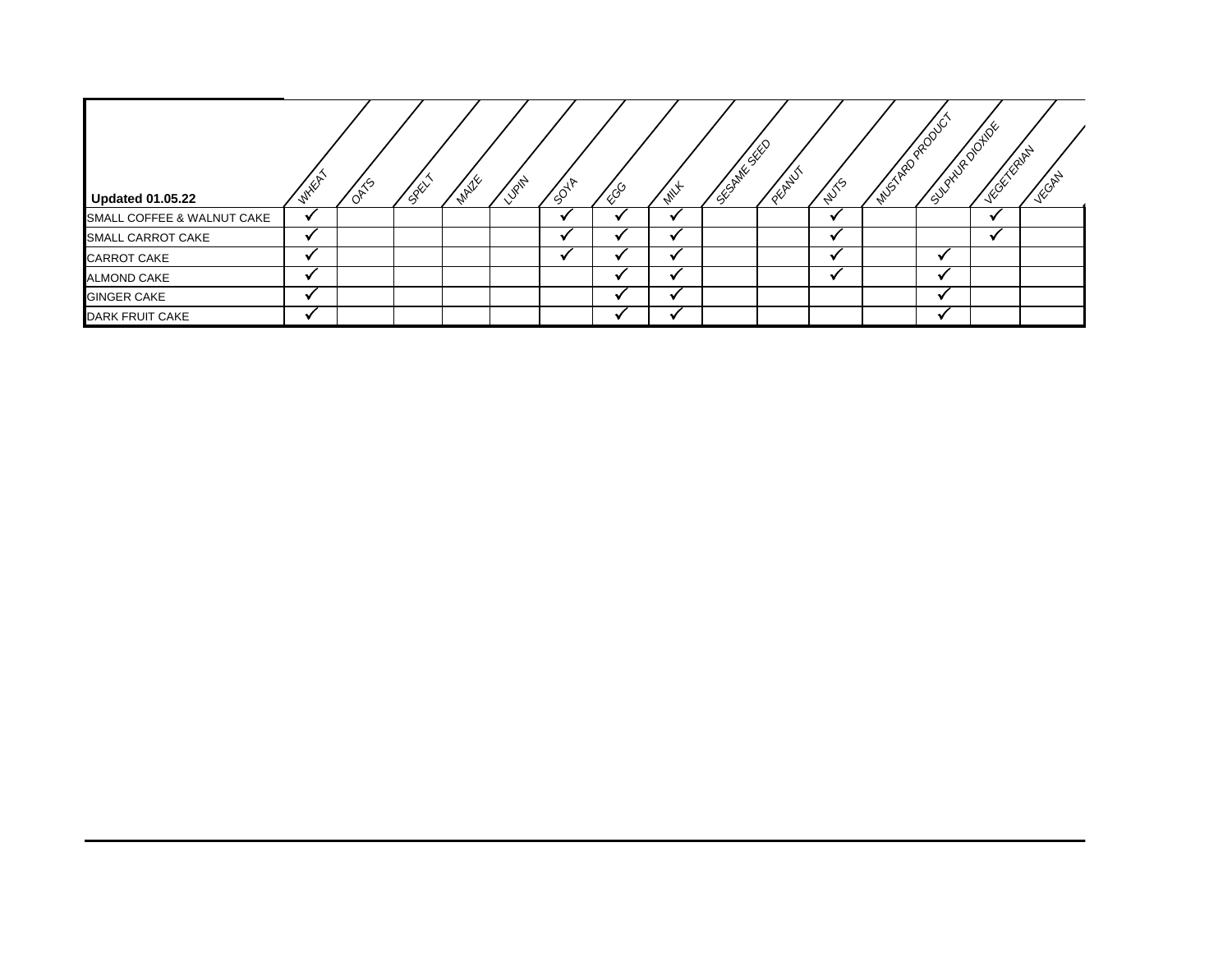| <b>Updated 01.05.22</b>     | <b>WHEAT</b> | <b>OATS</b> | <b>SREA</b> | <b>MAILE</b> | <b>VIRIN</b> | 5048 | ৻ৣ৾ড় | wh | <b>SECRITE SEE</b> | OFFALLY | <b>NUTS</b> | MASTRO PRODUCT | SUCCIUS DONDE | <b>ACCELLE AND</b> | VEORD |
|-----------------------------|--------------|-------------|-------------|--------------|--------------|------|-------|----|--------------------|---------|-------------|----------------|---------------|--------------------|-------|
| <b>GLUTEN FREE PRODUCTS</b> |              |             |             |              |              |      |       |    |                    |         |             |                |               |                    |       |
| <b>GLUTEN FREE BREAD</b>    |              |             |             |              |              |      |       |    |                    |         |             |                |               |                    |       |
| <b>GLUTEN FREE ROLLS</b>    |              |             |             |              |              |      |       |    |                    |         |             |                |               |                    |       |
| <b>GLUTEN FREE TEACAKES</b> |              |             |             |              |              |      |       |    |                    |         |             |                |               |                    |       |
| <b>GLUTEN FREE MUFFIN</b>   |              |             |             |              |              |      |       |    |                    |         |             |                |               |                    |       |
| <b>GLUTEN FREE PASTY</b>    |              |             |             |              |              |      |       |    |                    |         |             |                |               |                    |       |
| <b>GLUTEN FREE SCONES</b>   |              |             |             |              |              |      |       |    |                    |         |             |                |               |                    |       |
| <b>GLUTEN FREE BROWNIES</b> |              |             |             |              |              |      |       |    |                    |         |             |                |               |                    |       |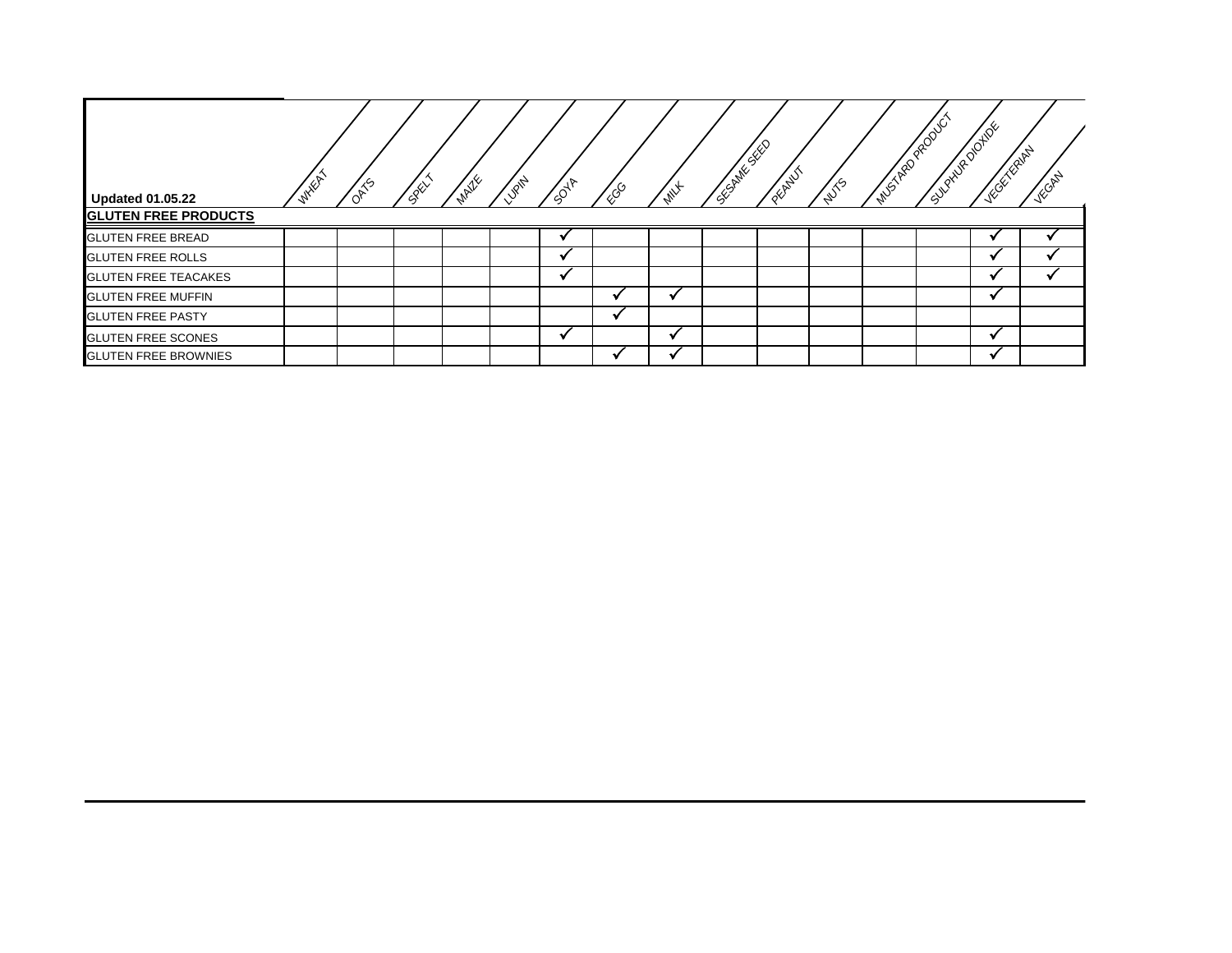| <b>Updated 01.05.22</b> | <b>WHEAT</b>         | <b>OATS</b> | CREW | <b>MAZE</b> | <b>LUBITA</b> | 5047 | <b>ESS</b> | <b>MAY</b> | C.S.C. And C.S. | PEOPLET | <b>NUTS</b>  | <b>MUSTAR PRODUCT</b> | Supplier of the | <b>WESTERNALL</b>       | VECAN        |
|-------------------------|----------------------|-------------|------|-------------|---------------|------|------------|------------|-----------------|---------|--------------|-----------------------|-----------------|-------------------------|--------------|
| <b>TARTS &amp; PIES</b> |                      |             |      |             |               |      |            |            |                 |         |              |                       |                 |                         |              |
| 8" APPLE LATTICE PIE    | V                    |             |      |             |               |      |            |            |                 |         |              |                       |                 | $\overline{\mathbf{v}}$ |              |
| 4" APPLE PIE            | M                    |             |      |             |               |      |            |            |                 |         |              |                       |                 |                         |              |
| PINEAPPLE TART          | $\ddot{\phantom{0}}$ |             |      |             |               |      |            |            |                 |         |              |                       |                 | $\bullet$               | ✓            |
| <b>BAKEWELL TART</b>    | √                    |             |      |             |               |      |            |            |                 |         |              |                       |                 | √                       |              |
| TREACLE TART            | √                    |             |      |             |               | M    |            | √          |                 |         |              |                       |                 | M                       |              |
| COCONUT TART            | $\checkmark$         |             |      |             |               |      | ✓          |            |                 |         |              |                       |                 | $\checkmark$            |              |
| APPLE STRUDEL           | $\ddot{\phantom{1}}$ |             |      |             |               |      |            |            |                 |         |              |                       |                 |                         | $\checkmark$ |
| LARGE TREACLE TART      | √                    |             |      |             |               |      | ✓          |            |                 |         |              |                       |                 |                         |              |
| LARGE BAKEWELL TART     | $\checkmark$         |             |      |             |               | V    | v          | ✔          |                 |         |              |                       |                 | √                       |              |
| JAM TARTS PK 4          | M                    |             |      |             |               |      |            |            |                 |         |              |                       |                 |                         | ✓            |
| <b>LEMON CURD TARTS</b> | $\ddot{\phantom{1}}$ |             |      |             |               |      | √          |            |                 |         |              |                       |                 | v                       |              |
| CHOCOLATE & PECAN TART  | $\checkmark$         |             |      |             |               |      |            |            |                 |         | $\checkmark$ |                       |                 | $\checkmark$            |              |
| <b>LEMON TART</b>       | $\ddot{\phantom{0}}$ |             |      |             |               |      |            | ✓          |                 |         |              |                       |                 |                         |              |
| SMALL CHERRY PIE        | $\mathbf{v}$         |             |      |             |               |      |            |            |                 |         |              |                       |                 |                         | $\checkmark$ |
| <b>FLORENTINE</b>       | √                    |             |      |             |               |      |            | ✔          |                 |         |              |                       | √               |                         |              |
| MINCE PIES              | v                    |             |      |             |               |      |            |            |                 |         | $\checkmark$ |                       |                 | ✔                       |              |

Е